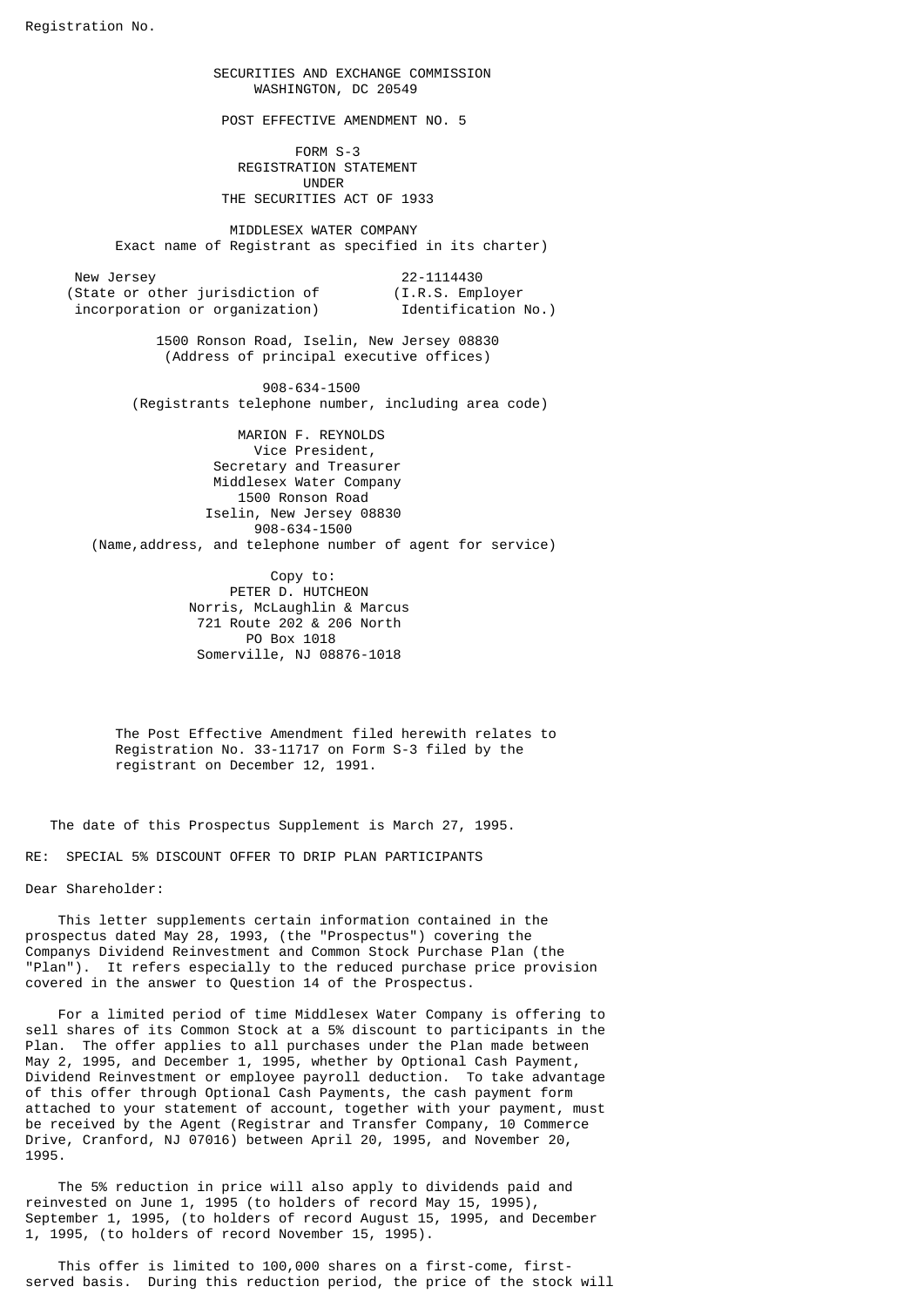be 95% of the Normal Purchase Price (or the Determined Purchase Price, if applicable) as described in the answer to Question 14 in the Prospectus.

 If purchases are made at the reduced price and shares are then withdrawn from the Plan within six months after the purchase you will be subject to a withdrawal fee equal to the original 5% per share reduction on all shares withdrawn.

 You should refer to the Prospectus for details and other terms of the Plan. If you have any questions about this proposal, please feel free to call Marion F. Reynolds, Vice President, Secretary-Treasurer of the Company. If you do not wish to participate in this offer, except for the reinvestment of dividends, no action is required on your part.

Sincerely,

MIDDLESEX WATER COMPANY

 J. Richard Tompkins J. Richard Tompkins Chairman of the Board and President